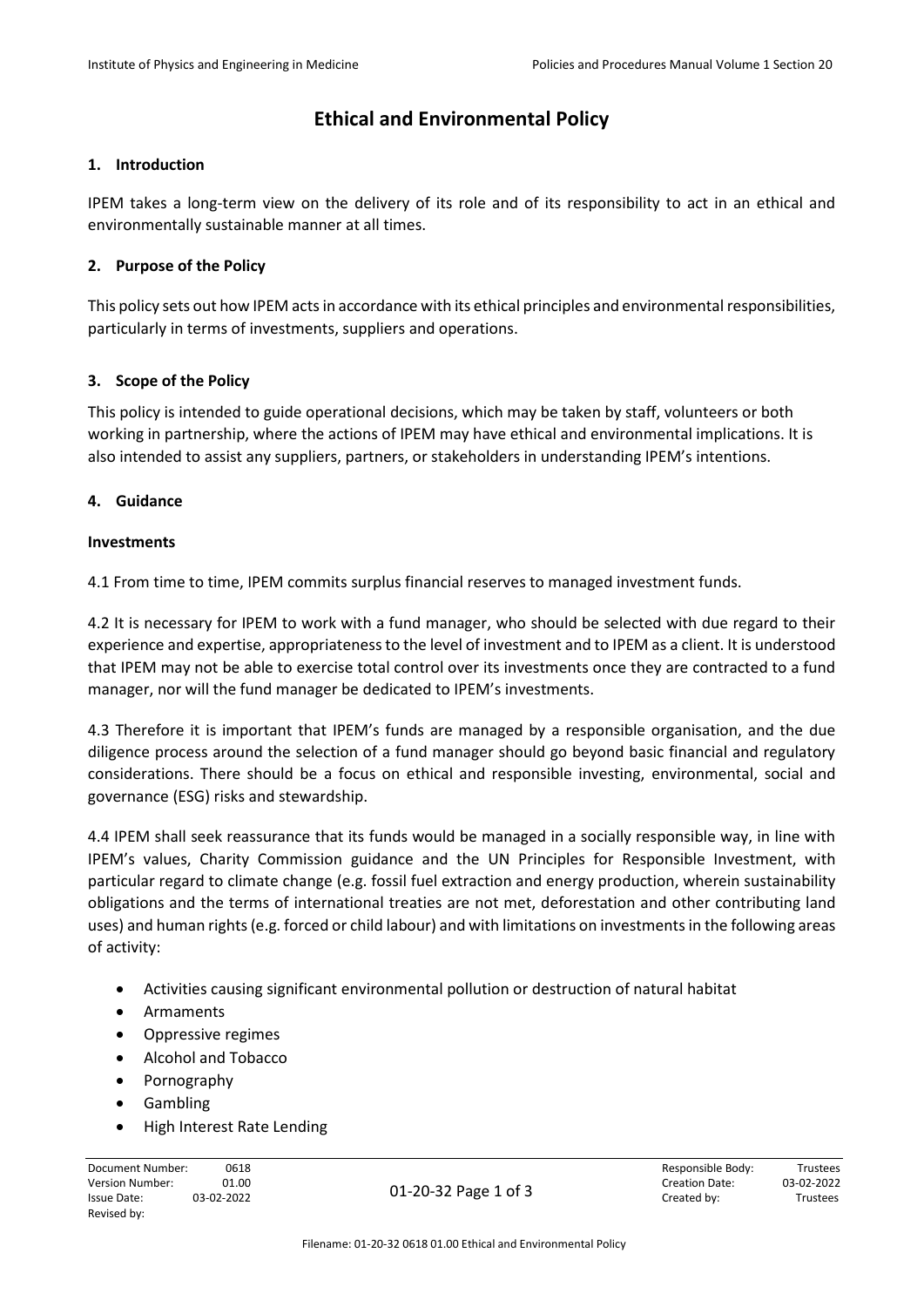# **Ethical and Environmental Policy**

### **Suppliers**

4.5 It is necessary for IPEM to enter contracts for the supply of goods and services in order to meet its charitable object.

4.6 Beyond due diligence relating to financial and governance considerations, wherever practical, IPEM's procurement process will seek the following from potential suppliers on contracts greater than £10,000:

4.6.1 Policies that positively address their responsibilities relating to climate change and environmental sustainability, aimed at reducing environmental impact, including a commitment to reduce greenhouse gas emissions, and to minimise habitat destruction.

4.6.2 Policies on labour standards, in particular ensuring that modern slavery and child labour are not present within their supply chains.

## **Operations**

4.7 In the course of discharging its charitable object and in relation to all activity including the managements of property and assets, beyond basic considerations of efficiency and effectiveness, IPEM will respect the following principles in procurement and in operational activity generally:

4.7.1 Environmental Sustainability

- IPEM will seek to reduce its environmental impact by selecting goods and services which are themselves sustainable in terms of materials, waste, packaging and energy consumption
- IPEM will seek to reduce the waste generated in its office and where possible increase recycling and eliminate single use plastic items
- IPEM will seek to maximise the energy efficiency of its office building using renewable electricity and sustainable sources of heating where possible.
- IPEM will reduce staff and volunteer travel, and seek to avoid flying where practical alternatives are available, prioritising public transport.
- IPEM will provide national and international leadership, actively promoting to its members, stakeholders and other professional bodies, the need for commitment to environmental sustainability in all interactions.

#### 4.7.2 Ethics

- IPEM will deliver its charitable object in line with its own values, in a socially and environmentally responsible manner
- IPEM will seek to work with organisations and suppliers where values the broadly align with IPEMs own and seek evidence of their commitment to Corporate Responsibility, including (but not limited to) discrimination in employment practices or in the workplace.

### **5. Relationship with other Policies**

Expenses Policy Investment Policy

Document Number: 0618 Responsible Body: Trustees Revised by:

01-20-32 Page 2 of 3